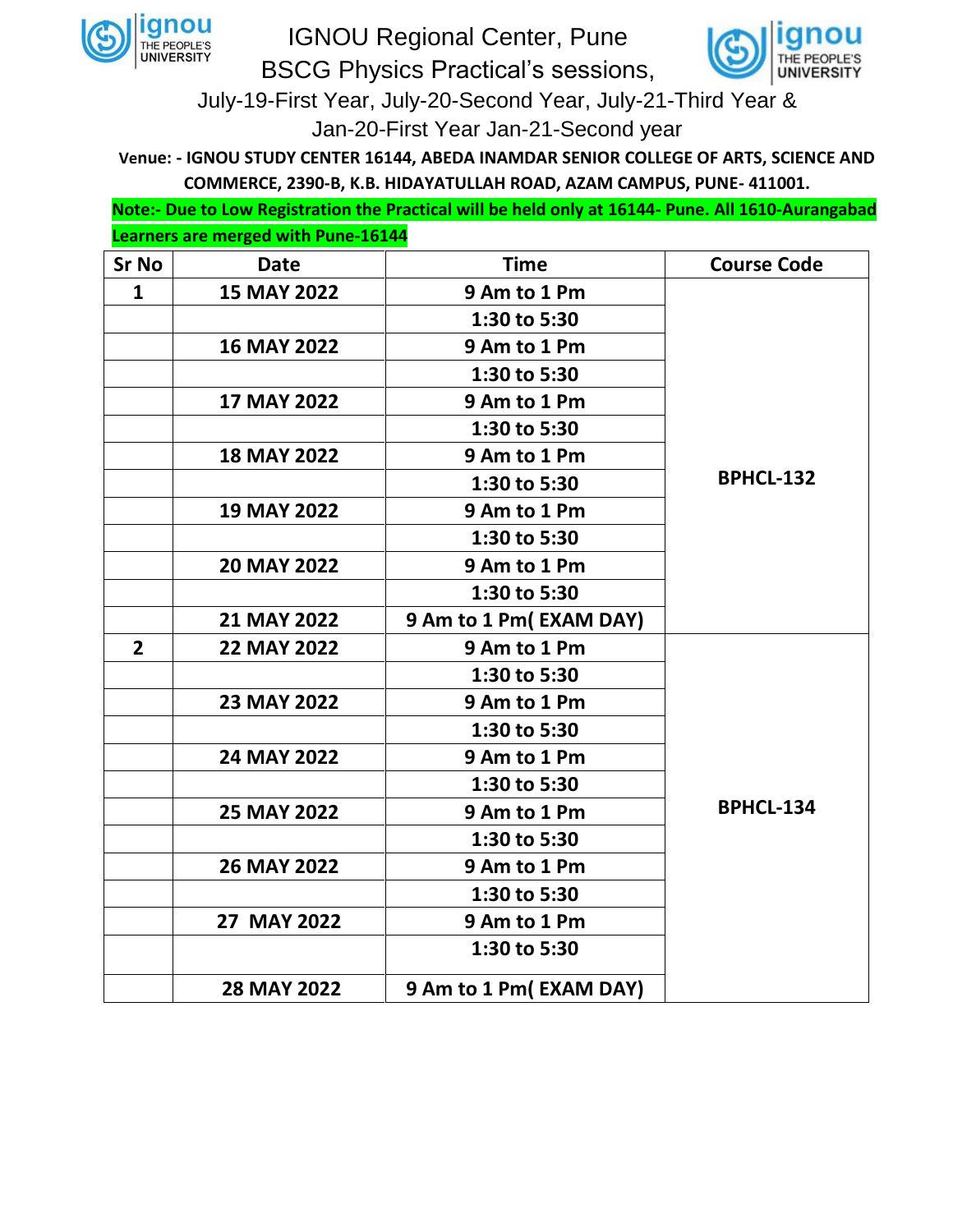| $\overline{\mathbf{3}}$ | 29 MAY 2022         | 9 Am to 1 Pm           |                  |
|-------------------------|---------------------|------------------------|------------------|
|                         |                     | 1:30 to 5:30           |                  |
|                         | 30 MAY 2022         | 9 Am to 1 Pm           |                  |
|                         |                     | 1:30 to 5:30           |                  |
|                         | 31 MAY 2022         | 9 Am to 1 Pm           |                  |
|                         |                     | 1:30 to 5:30           |                  |
|                         | <b>01 JUNE 2022</b> | 9 Am to 1 Pm           |                  |
|                         |                     | 1:30 to 5:30           | <b>BPHCL-136</b> |
|                         | <b>02 JUNE 2022</b> | 9 Am to 1 Pm           |                  |
|                         |                     | 1:30 to 5:30           |                  |
|                         | <b>03 JUNE 2022</b> | 9 Am to 1 Pm           |                  |
|                         |                     | 1:30 to 5:30           |                  |
|                         | 04 JUNE 2022        | 9 Am to 1 Pm(EXAM DAY) |                  |
| 4                       | <b>05 JUNE 2022</b> | 9 Am to 1 Pm           |                  |
|                         |                     | 1:30 to 5:30           |                  |
|                         | <b>06 JUNE 2022</b> | 9 Am to 1 Pm           |                  |
|                         |                     | 1:30 to 5:30           |                  |
|                         | <b>07 JUNE 2022</b> | 9 Am to 1 Pm           |                  |
|                         |                     | 1:30 to 5:30           |                  |
|                         | <b>08 JUNE 2022</b> | 9 Am to 1 Pm           | <b>BPHCL-138</b> |
|                         |                     | 1:30 to 5:30           |                  |
|                         | <b>09 JUNE 2022</b> | 9 Am to 1 Pm           |                  |
|                         |                     | 1:30 to 5:30           |                  |
|                         | <b>10 JUNE 2022</b> | 9 Am to 1 Pm           |                  |
|                         |                     | 1:30 to 5:30           |                  |
|                         | <b>11 JUNE 2022</b> | 9 Am to 1 Pm(EXAM DAY) |                  |
| 5                       | <b>12 JUNE 2022</b> | 9 Am to 1 Pm           |                  |
|                         |                     | 1:30 to 5:30           |                  |
|                         | <b>13 JUNE 2022</b> | 9 Am to 1 Pm           |                  |
|                         |                     | 1:30 to 5:30           |                  |
|                         | <b>14 JUNE 2022</b> | 9 Am to 1 Pm           | <b>BPHEL-142</b> |
|                         |                     | 1:30 to 5:30           |                  |
|                         | <b>15 JUNE 2022</b> | 9 Am to 1 Pm           |                  |
|                         |                     | 1:30 to 5:30           |                  |
|                         | <b>16 JUNE 2022</b> | 9 Am to 1 Pm           |                  |
|                         |                     | 1:30 to 5:30           |                  |
|                         | <b>17 JUNE 2022</b> | 9 Am to 1 Pm           |                  |
|                         |                     | 1:30 to 5:30           |                  |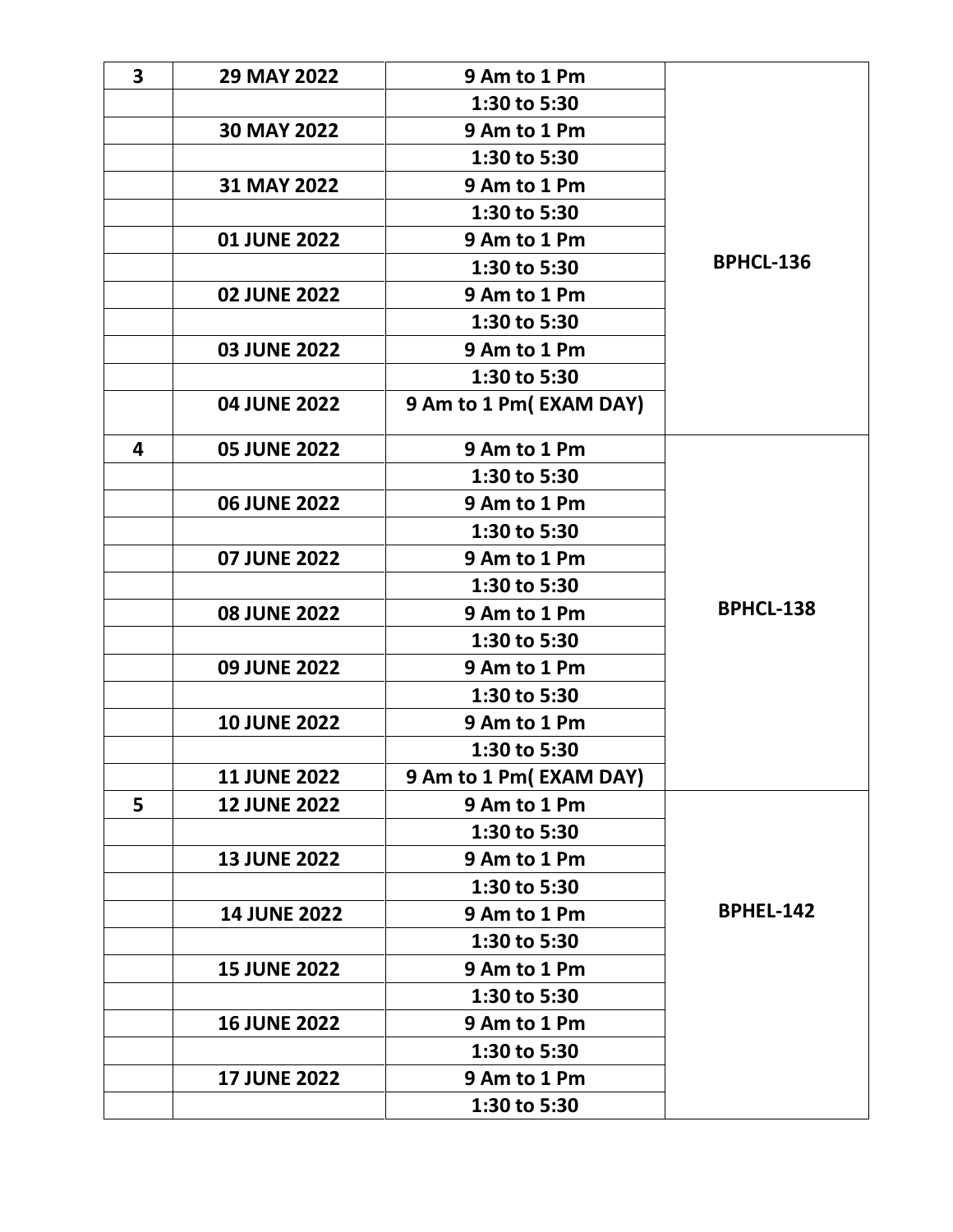|   | <b>18 JUNE 2022</b> | 9 Am to 1 Pm(EXAM DAY) |                  |
|---|---------------------|------------------------|------------------|
| 6 | <b>19 JUNE 2022</b> | 9 Am to 1 Pm           |                  |
|   |                     | 1:30 to 5:30           |                  |
|   | <b>20 JUNE 2022</b> | 9 Am to 1 Pm           |                  |
|   |                     | 1:30 to 5:30           |                  |
|   | <b>21 JUNE 2022</b> | 9 Am to 1 Pm           |                  |
|   |                     | 1:30 to 5:30           | <b>BPHEL-144</b> |
|   | <b>22 JUNE 2022</b> | 9 Am to 1 Pm           |                  |
|   |                     | 1:30 to 5:30           |                  |
|   | <b>23 JUNE 2022</b> | 9 Am to 1 Pm           |                  |
|   |                     | 1:30 to 5:30           |                  |
|   | <b>24 JUNE 2022</b> | 9 Am to 1 Pm           |                  |
|   |                     | 1:30 to 5:30           |                  |
|   | <b>25 JUNE 2022</b> | 9 Am to 1 Pm(EXAM DAY) |                  |

List of Learners:-

| Enrollment | <b>Student Name</b>            |
|------------|--------------------------------|
| 195572988  | MUNTAJEEB AHMED MUJEEB AHMED   |
| 195537708  | <b>VINAYAK TUKARAM LANDAGE</b> |
| 195557541  | SHAILESH HIRAMAN SHINDE        |
| 2004743008 | VISHAL RAMKISAN MOHITE         |
| 195550460  | PATHAN SHAKIL BUDHANKHA        |
| 195545902  | PRASHANT BHALCHANDRA KOTHAWADE |
| 2000199576 | RAJENDRA NAMDEO MOTINGE        |
| 195557573  | MAHESH SURESH VYALIJ           |
| 2003349474 | RAMTEKE HARSHAL HARISHCHANDRA  |
| 195535102  | AVINASH ANANTRE                |
| 195572970  | SHUBHAM YADAV                  |
| 2000196598 | CHANDAN KUMAR GUPTA            |
| 2003256622 | ABHISHEK SANJAY PURI           |
| 195577457  | RUTUJA GOND                    |
| 195550524  | PANKAJ A KADHANE               |
| 194665193  | RUPALI GOPINATH PAWAR          |
| 2005585756 | MORE ADITYA GANPAT             |
| 2003255210 | OMPRAKASH GUPTA                |
| 195544362  | SHRIKANT NANDKISHOR MAGAR      |
| 195532762  | PRITEEKA PRAVIN RATHOD         |
| 2000299256 | SANDIP BALU KOTKAR             |
| 2000346018 | GAHININATH PRAKASH VAYDANDE    |
| 2002518440 | K SANGEETA DEVI                |
| 195537650  | <b>BALIKA GAJENDRA SARANG</b>  |
| 2003306940 | <b>AVTAR SINGH</b>             |
|            |                                |